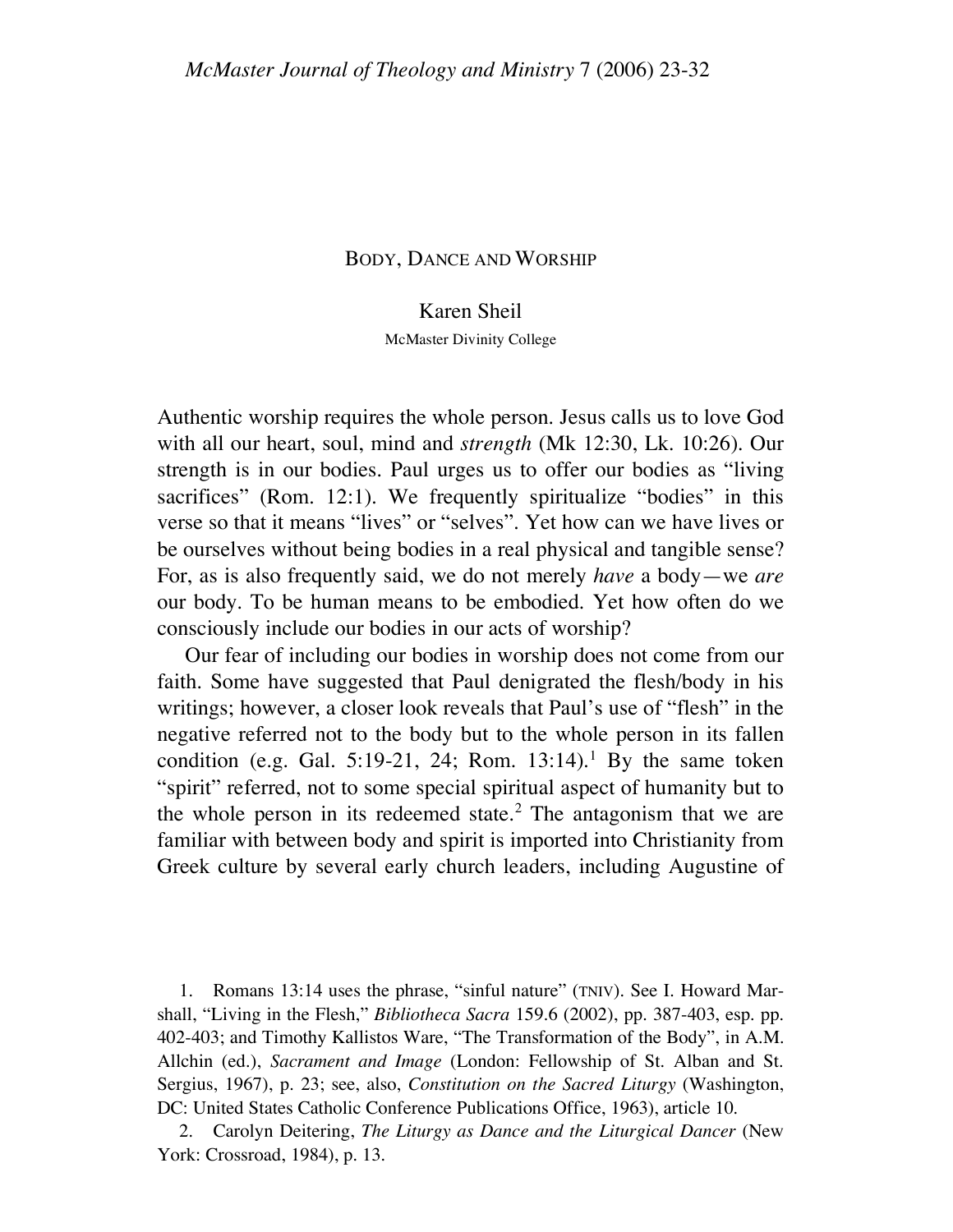Hippo.<sup>3</sup> We cannot explore our cultural discomfort toward the body without reflecting on our cultural approach to sexuality. While this is not the place to discuss the complex issues of human sexuality and Christian ideas of appropriateness, we cannot deny or ignore the fact that these issues and our understanding of them affects our comfort levels with how much attention is drawn to the human body. Although in recent decades we have made strides to embrace the wholeness of human beings, we are still uncomfortable with the role of the body, especially in public worship.

Our discomfort with these issues is often the main reason for rejecting dance or other forms of symbolic movement in worship.4 These activities make us aware of bodies. We become aware of our own bodies, especially if we are the ones moving, as well as becoming aware of other bodies. Our awareness is not purely sexual. Unfortunately, our culture allows us little practise in recognizing each other as physical beings without focusing on the sexual. For this reason, many people believe that the body is bad and will reject all activities that draw attention to the body.5 But the body is not bad. Both the Old and New Testaments enforce the idea that our bodies are good, as God intended (Gen. 1:27, 31; 1 Tim. 4:4, 5).

Before discussing ways that we can help congregations to become more comfortable with incorporating their bodies into worship, let us first look at some of the biblical background to dance and movement in worship.

The Hebrew Scriptures contain many references to dance as an art of worship. Some of the more familiar ones include Miriam dancing at the Exodus (Exod. 15:20-21), David dancing before the ark of the covenant (2 Sam. 6), the women who danced at the feast of Shiloh (Judg. 21:21-23), as well as several references in the Psalms (such as Ps. 30:11; 149:3; 150:4).

Dance was also a part of the less religious side of life. It occurred at a variety of festivals. To say that these are secular forms of dance

3. Anne Krabill Hershberger, *Sexuality: God's Gift* (Waterloo: Herald Press, 1999), p. 126.

4. Martin Blogg, *Dance and the Christian Faith-Dance: A Form of Knowing* (London: Hodder & Stoughton, 1985), p. 116.

5. Sports appears to be an exception to this. Most people will participate in and watch sports without being concerned about issues of sexuality, as long as they are not co-ed sports.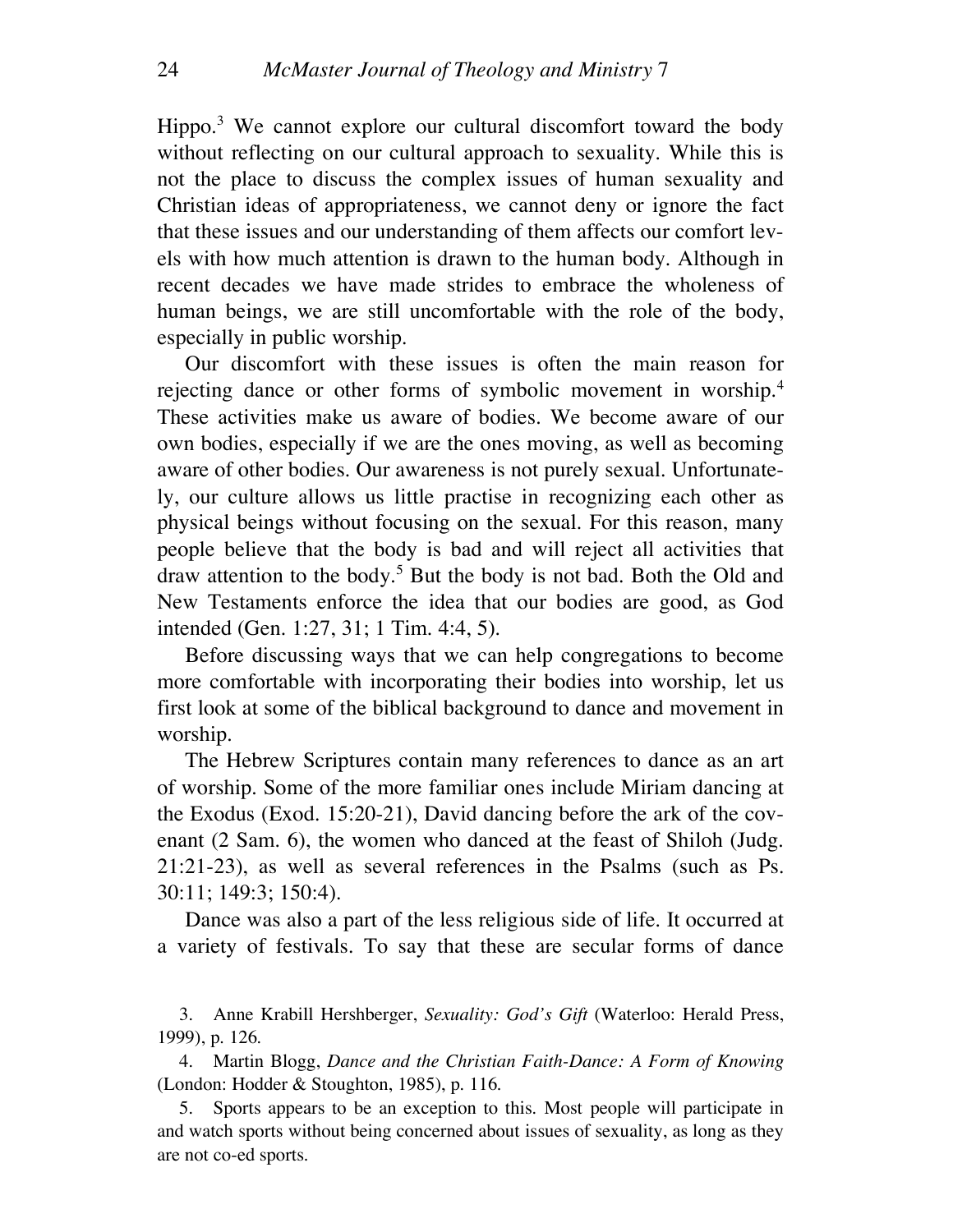denies a central aspect of Hebrew and other ancient cultures. They did not create the same divisions between religious and secular actions as we do. All of life was religious. 6

Miriam's dance does not come in a structured setting of worship. After the Israelites had safely passed through the Red Sea and Pharaoh's men and chariots had drowned, she led women in song and dance to celebrate and praise the Lord for delivering them. Her dance demonstrates an important aspect to dance in worship. As with other acts of worship, it is our response to God. She did not dance to find her salvation but as a testimony of what God had done.<sup>7</sup>

David's dance before the ark raises several issues. First, it is difficult to tell if David danced alone or if he was part of a group of dancers. Either way, the dance was in celebration of the return of the ark to the tabernacle of God. Some suggest that this dance may also have parallels with coronation rituals.<sup>8</sup> Michal's disgust at the dance and his "uncovering himself" can also be understood in different ways. Many suggest that it is a reference to the leaping and twirling that David did while he was dancing, which would have caused his clothing to flip up in a potentially indecent manner. This need not be the case. The passage says that David danced with "all his might." He gave his all to this act of worship and thus "exposed" himself in a more figurative manner, making him vulnerable before the people.<sup>9</sup> Vulnerability is always a threat to some. It is also a reason for rejecting a variety of forms of expression in worship.

While it is possible to learn much about the use of dance in Hebrew culture from actual stories about occasions that included dancing, some of what we know about the use and importance of dance comes from more critical study of the text. For example, in the Psalms the wording indicates that most dancing was done as a communal act. The reference is to "them" dancing, that is, written in the plural.<sup>10</sup> Gruber notes that

6. Blogg, *Dance and the Christian Faith-Dance*, p. 5.

7. Edyth I. Potter, "Dance: A Movement Back to the Visual," *Reformed Liturgy and Music* 43.3 (1994), pp. 131-35 (133).

8. Doug Adams, *Congregational Dancing in Christian Worship* (Vallejo: The Enabling Company, 1971), p. 23.

9. Potter, "Dance," p. 131.

10. Doug Adams, "Communal Dance Forms and Consequences in Biblical Worship," in Doug Adams and Diane Apostolos-Cappadona (eds.), *Dance as Religious Studies* (New York: Crossroads, 1990), pp. 35-47 (36).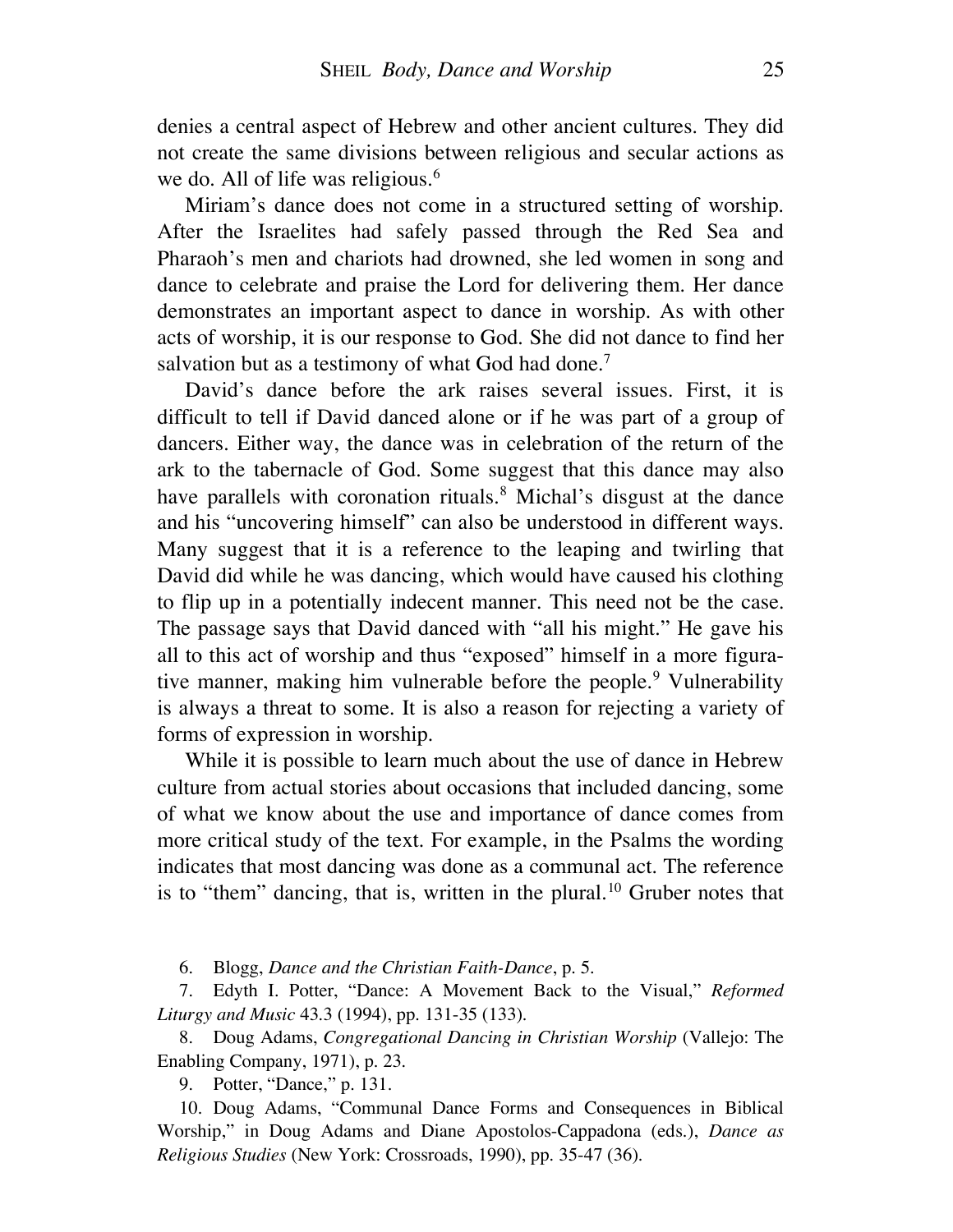there are a wide range of etymological connections with Hebrew words and dance type actions,<sup>11</sup> suggesting that dance was an integral part of the culture. Several authors note the connection between *hagag* and dance. The usual translation of *hagag* is "feast", "festival" or "celebration," however, Gruber also demonstrates how this root can be translated "dance in a circle".<sup>12</sup> This root shows up in the names of a wide variety of cultic celebrations (such as the Feast of Unleavened Bread and the Feast of Pentecost), suggesting that they may also have been celebrated with dances. Other words Gruber identifies include those for "encircle", "leap", "jump", "whirl, pirouette", and "skip".<sup>13</sup>

Some scholars have identified several passages where it is possible that what is described is a play or enactment. Song of Songs is considered a script for a Wedding Feast Cycle.<sup>14</sup> Deitering notes that the *pesach*, or Passover, was a spring festival prior to the Exodus, celebrating the birth of new lambs at the time of the spring equinox. During the festival the shepherds danced a limping step imitating the new born sheep. Later these festivities were assumed into the Feast of Unleavened Bread and the dance step came to symbolize the "newborn" Hebrew slave. <sup>15</sup> Taussig sees dance prevalent in almost every chapter of the Hebrew Scriptures.<sup>16</sup> The text does not present history or theology as we have become accustomed to them but rather gives accounts of ongoing activities and events. For Taussig, the Bible is "more like a happening than a theory, more like a worship service than philosophy, more like a dance than a dissertation."<sup>17</sup> Texts that we teach and preach were (or were intended) to be enacted.

11. Mayer I. Gruber, "Ten Dance-Derived Expressions in the Hebrew Bible," in Adams and Apostolos-Cappadona (eds.), *Dance as Religious Studies*, pp. 48-66 (49-59).

12. Gruber, "Ten Dance-Derived Expressions," p. 49.

13. Gruber, "Ten Dance-Derived Expressions," *passim*.

14. Certainly in the nineteenth century, various scholars interpreted "the Song as a cycle of ancient Hebrew weddings songs." See Roland E. Murphy, OC, *The Song of Songs: A Commentary on the Book of Canticles or The Song of Songs* (Hermeneia; Minneapolis: Fortress Press, 1990), p. 42; see also reference to Origen's discussion of Song of Songs as drama (p. 18).

15. Deitering, *Liturgy as Dance*, p. 24.

16. Hal Taussig, "Dancing the Scriptures," in Adams and Apostolos-Cappadona (eds.), *Dance as Religious Studies*, pp. 67-79 (68).

17. Taussig, "Dancing the Scriptures," p. 68.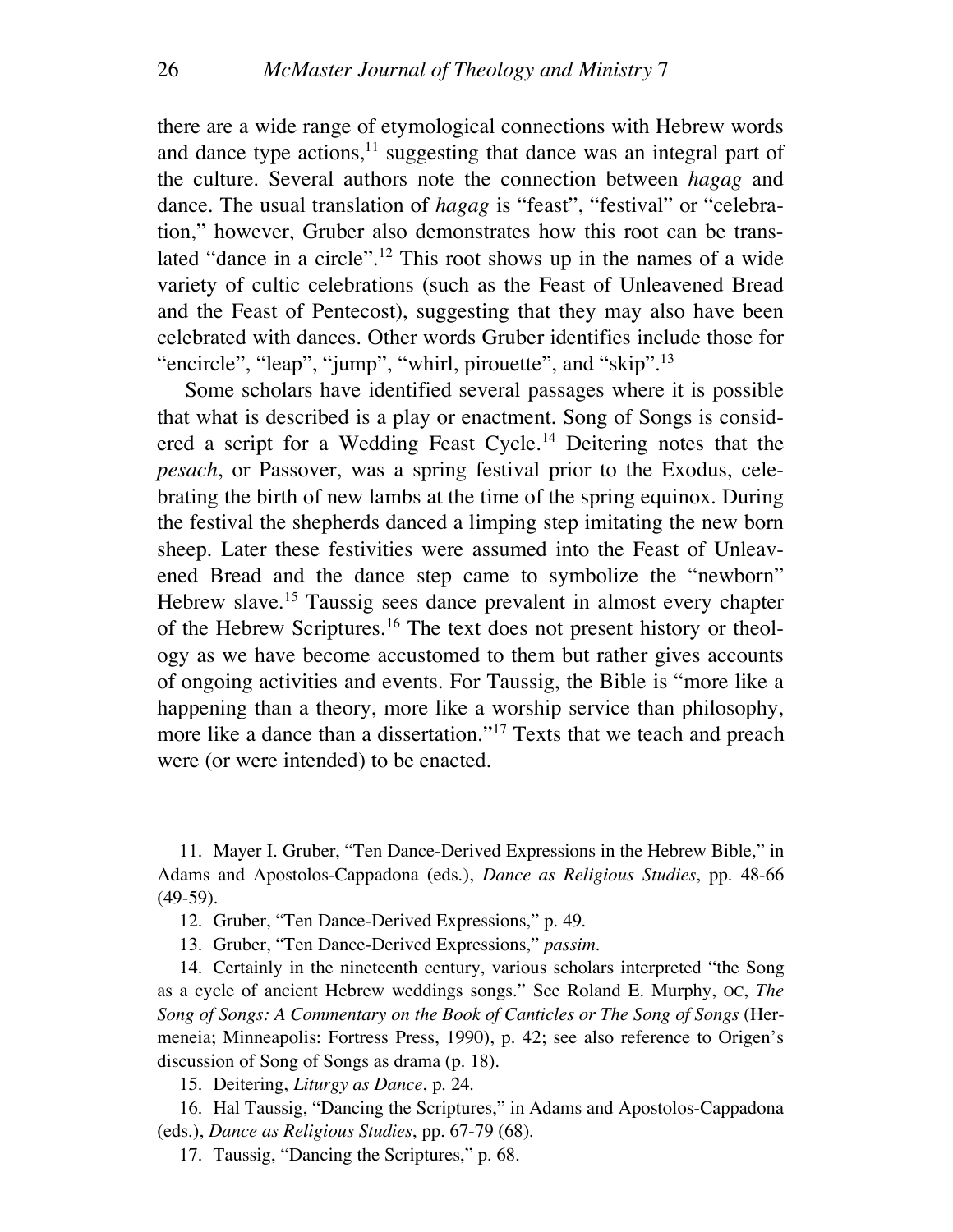The New Testament writers are somewhat less direct in their references to dance. Unlike the Old Testament, there are no explicit calls for the people to dance as worship. There is no mention of them not continuing to dance either—it is not condemned.18 This is similar to references to singing and musical instruments. There are places that indicate that the people are continuing worship patterns that were inherited from the Jewish faith (Col. 3:16; Eph. 5:19-20; Acts 15:13- 16).

Toward the end of the parable of the Lost Son, a festivity is thrown in which there is dancing (Lk. 15:25). While the situation is not explicitly one of worship, the parable draws parallels with our relationship with God and each other and includes a place for celebration that is marked by dancing.

While the New Testament may not make as much of dancing as the Old Testament, it makes more references to the importance of the body in worship. Its most significant contribution comes in the presentation of the Incarnation. Jesus was a body. The word became flesh. The words and actions of Jesus are inseparable from each other. Jesus did not die for the spiritual part of persons but for the whole person.<sup>19</sup>

In the New Testament, the body is also given the honour of becoming the new temple and home to the Holy Spirit. Paul says in 1 Cor. 6:19-20 that we are to honour God with our bodies because the Holy Spirit dwells within us. In 2 Cor. 6:16, Paul reminds the people to be pure and separate from unbelievers and idols because they are God's temple.

We have looked briefly at biblical and theological justifications for incorporating the body into worship through movement, but there are other equally important reasons, based more on human physiology and psychology. Because of the Incarnation these reasons are also valid. If we accept that Jesus was full human as well as fully divine, then all of our humanness is redeemable and involved in our worship.

18. See Adams, *Congregational Dancing*, where he discusses the group dance in the parable of the lost son, found in Lk. 15:25 (p. 26), and in the story of the children in the market, found in Lk. 7:31-34 (p. 27). See, also, William Lock, "Congregational Singing in England, Canada, and The United States since 1950," in Robert E. Webber (ed.), *The Complete Library of Christian Worship*. IV. *Music and the Arts in Christian Worship* (Nashville: Star Song, 1994), pp. 270-77 (721).

19. Deitering, *Liturgy as Dance*, p. 9.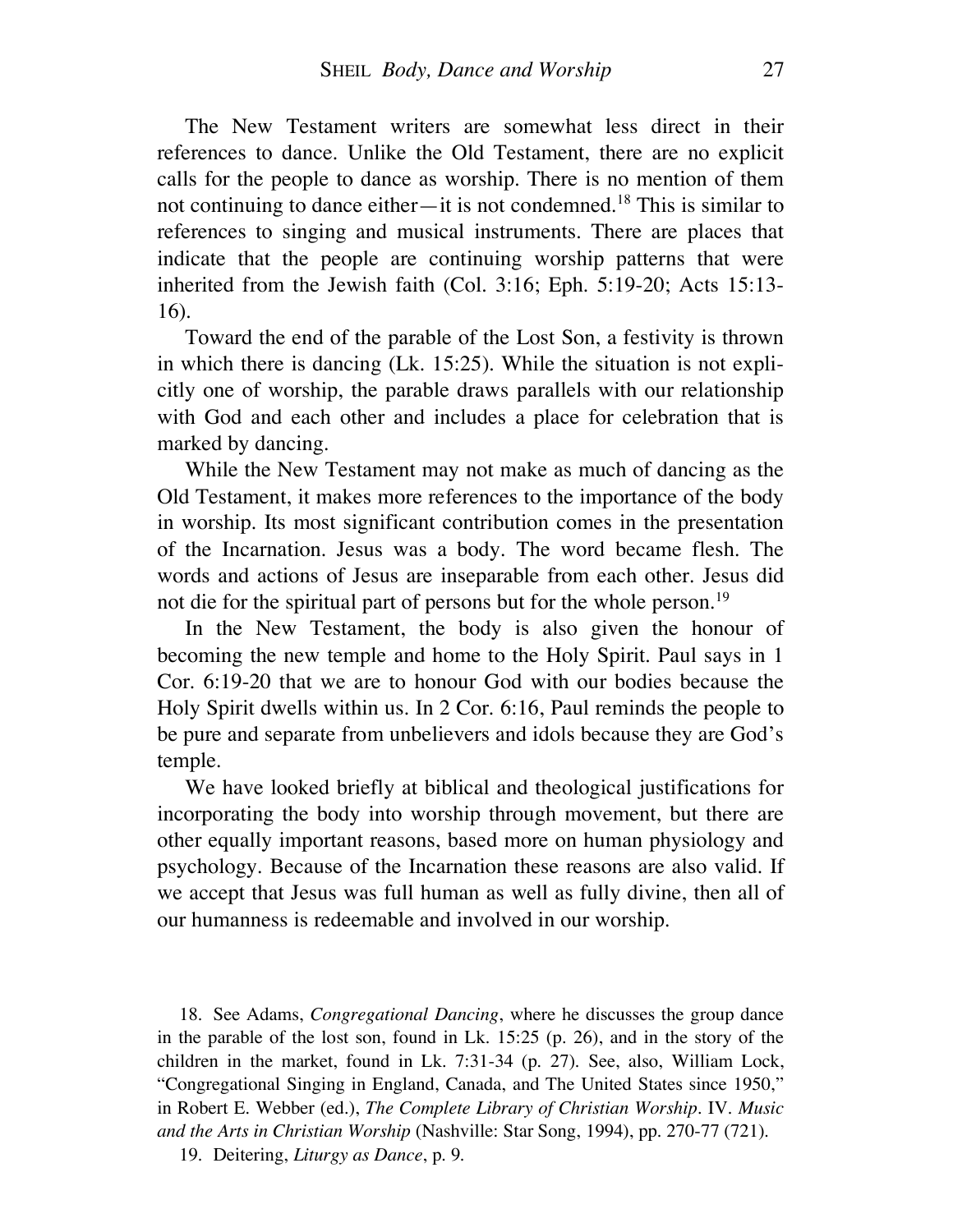The body holds knowledge. We learn and we remember through our bodies and the bodies of others. Posture and positioning sends messages as much as words, sometimes even more. If I tell you that I appreciate you, but then turn away from you every time you look my way, will you believe my words? I think not. A touch on the shoulder when we are crying conveys a level of understanding that words do not.

There is also something referred to as "muscle memory." I was first introduced to this term in an acting class. We were warned not to memorize our lines always in the same position or while doing the same actions. If we did we would forget them if the actions were ever out of sequence. This is similar to when we get up from a chair to go do something but then forget what we were going to do. Often if we sit back down we will remember. Our bodies know things. They connect us to non-verbal language and expression.

Our culture is also very visually oriented. Dance helps us to "see" in a new way. The viewer will remember an image longer than they will a verbal description or explanation.<sup>20</sup> It has also been noted that we are moving toward a "post-literate" culture. In such an environment, we will need to learn to communicate in direct and immediate experiential ways.<sup>21</sup> Dance provides such a method, especially when the person is taught to dance. Early forms of faith were not something spoken but something done.

It appears that many people do not find joy in our worship services. Adams suggests that this is because they sit; they are not involved.<sup>22</sup> He notes that the choir and the minister are more likely to experience joy in a service, but these people are actively involved in the service. He notes that those persons who sit are more likely to be critical.<sup>23</sup> People who are not actively involved are more easily distracted. Those who are actively involved tend to be less fixated on detail and thus less critical. He also suggests that physical activity can shift the mind away from problems without filling the mind with new thoughts.<sup>24</sup> The benefits of this can be seen when there are interpersonal difficulties in a congregation. People are less fixated on the issues if they are active

20. Potter, "Dance," p. 133.

21. Margaret Fisk Taylor, *A Time to Dance: Symbolic Movement in Worship* (Philadelphia: United Church Press, 1967), p. 13.

22. Adams, *Congregational Dancing*, p. 5.

23. Adams, *Congregational Dancing*, p. 12.

24. Adams, *Congregational Dancing*, p. 65.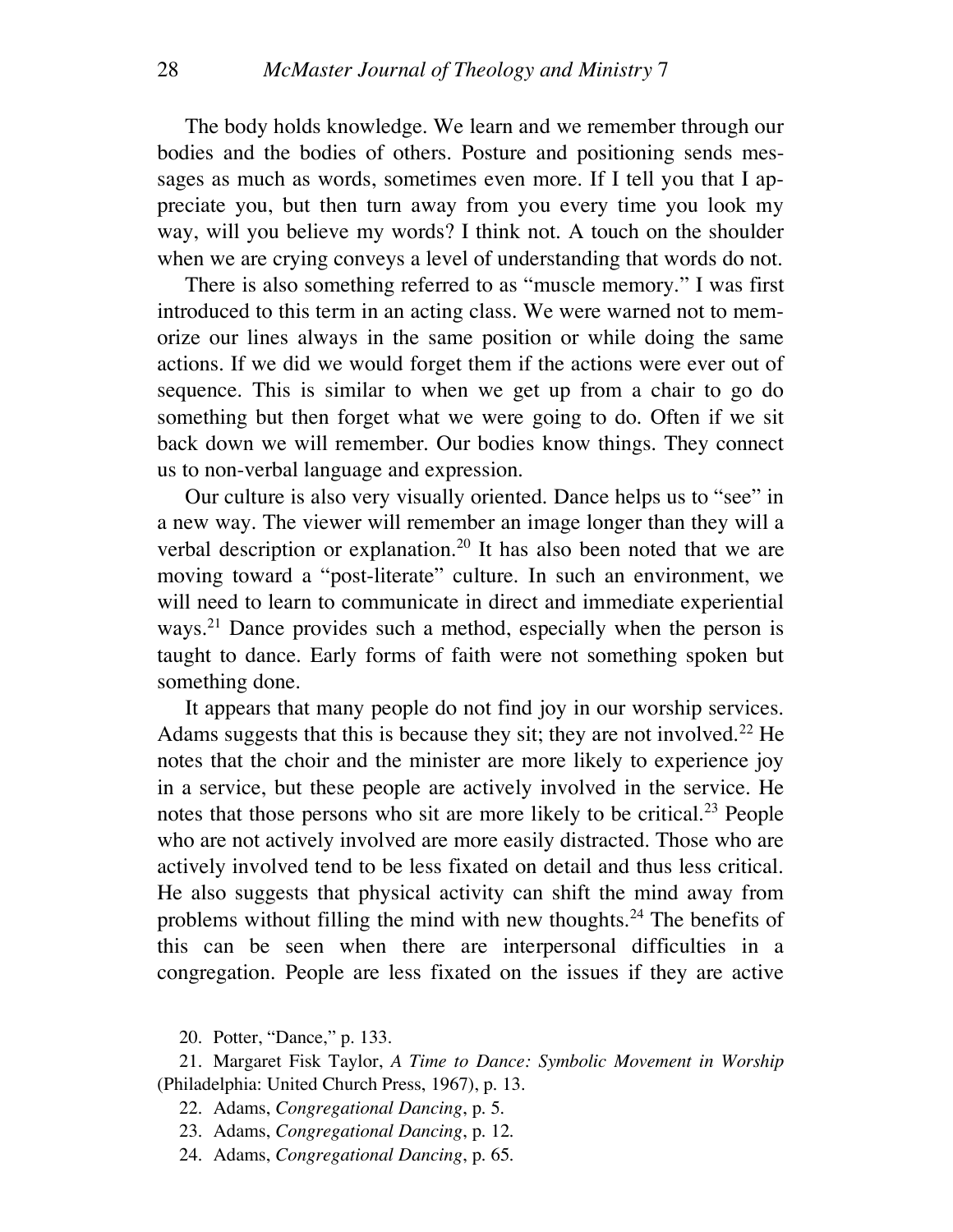together. While Adams notes that for some this may seem like avoiding the issues, he adds that it can allow a group or person to move forward and not dwell on the issues. 25

Symbolic movement provides the easiest entry point for all members of a congregation. Symbolic movement recognizes that there is spiritual power in movement.<sup>26</sup> It involves the whole person in meaningful action. It can include postures such as bowing or lifting our hands. It also includes activities such as walking on pilgrimage or in a Labyrinth.

In the 1990s, there was a study done on the way actions affect the way we perceive information. Byars refers to the results of this study in his article "Body Language."<sup>27</sup> It was a simple study involving people wearing headphones. The participants each listened to the same tape with both music and information on it. One group was to nod their heads while listening, another group was to shake their heads back and forth and the third group was given no actions. Following the exercise. the groups were asked a series of questions. Those who had nodded while listening tended to have positive comments on the information presented on the tape, those who shook their heads tended to disagree with the information, while the last group were somewhat neutral. Byars concludes that what we do affects how we perceive information.28 Physical movements can enhance the way we understand and assimilate the ideas presented in worship. He suggests that something as simple as opening our hands, palms up, during the prayer of confession or assurance can increase our awareness of our need to receive from God or our awareness of receiving.<sup>29</sup>

Introducing symbolic movement may require some explanation, depending on the comfort level of the congregation. It is often helpful to avoid referring to the motions as "actions," as this often has an affiliation with children's songs. Instead we can talk of "movement." It can also be helpful to begin by drawing attention to movements that the congregation is already doing, such as standing to sing or bowing their heads to pray. We need to talk about what these mean and why we do

25. Adams, *Congregational Dancing*, p. 65.

26. Taylor, *A Time to Dance*, p. 5.

27. Robert P. Byars, "Body Language," *Call to Worship: Liturgy, Music, Preaching and the Arts* 35.2 (2001), pp. 4-9.

28. Byars, "Body Language," p. 7.

29. Byars, "Body Language," p. 8.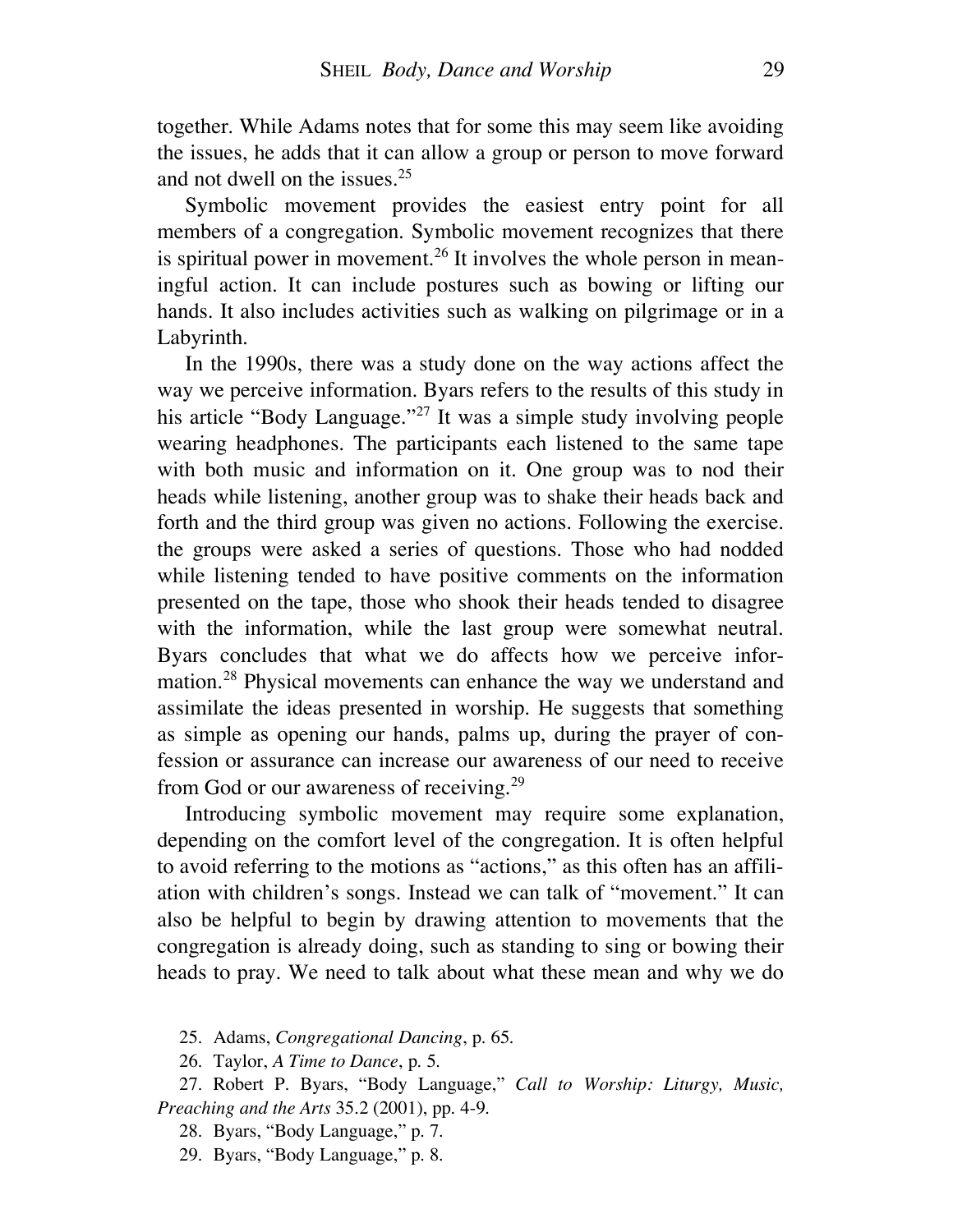them. Dance is essentially a neutral activity. The focus has to be supplied. We can perform the same movements but their meaning may be different. I used to attend a monthly sacred circle dance group. Occasionally the dance would be a bit too focused on ancient pagan religious ideas for my comfort. Sometimes I would mentally alter the meaning of the movements or make a small change to the movement in order to participate. One evening we were to "scoop" up the energy from the earth and offer it to the sky. A minor alteration of the hand movements allowed me to collect myself and my surroundings and offer them up to God.

Movement and dance enhance our perception of embodiment. It also extends our understanding of being a body together, the Body of Christ. I have often found that this is a term people struggle with. It is a metaphor, but as in any metaphor, there is a literal component. To be the Body of Christ requires us to have a communal awareness of one another, a sense of "being" together. Moving together, both through observing and doing provides a way of experiencing this "being" together.<sup>30</sup> My attention was drawn to the power of such activity when I was studying theatre. In an improvisation class, we were given a series of group exercises to help us become aware of each other and the "group consciousness." These skills are important for ensemble work when one needs to be able to predict the movement on stage. In one exercise we formed a tight circle each facing in the same direction so we were looking at the back of the head of the person in front of us. We were not allowed to speak or otherwise signal to each other. Instead we were told to start walking when "the group decided," speed up and eventually stop, all without talking or touching. Surprisingly enough it actually worked, but it worked because we had learned to "feel" the presence of each other. We had spent weeks together in dance classes and other movement classes. We knew each other as bodies as well as personalities. In our churches, our opportunities to get to know one another are increasingly limited. We seldom do anything physical together. In the past we may have been more likely to do physical work together, farm work, church repairs, cooking or cleaning. We may literally have walked together. Now it is possible not even to see one another outside the church building. We are losing some of our sense of

<sup>30.</sup> Carla De Sola, "…and the Word Became Dance: Theory and Practice of Liturgical Dance," in Adams and Apostolos-Cappadona (eds.), *Dance as Religious Studies*, pp. 153-66 (153).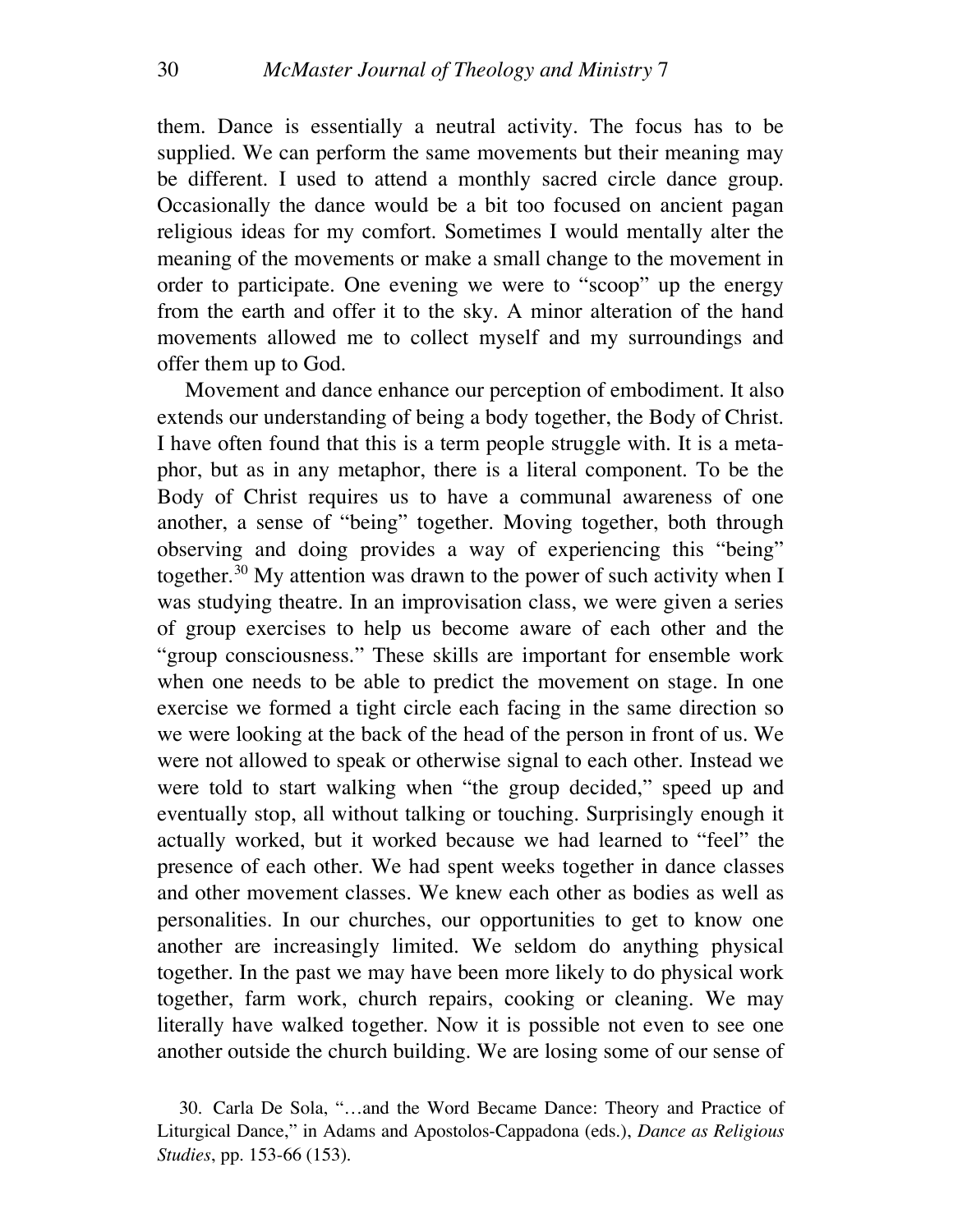connectedness. Introducing symbolic movement or dance may help us to rebuild connections.

Most congregations will need some sort of educating about dance for it to be well integrated into the worship life. Potter suggests that the best way to introduce dance requires seeking out a selected group of people and then training them first as worship leaders.<sup>31</sup> Dancers and congregations alike need to understand that all worship, including dance, starts with a focus on God. Dancers who are performing in front of a congregation need to be aware of including the congregation in what they do. Dance in worship services is not meant to be a private experience of the dancers. It is a communal event, designed to lead people into deeper worship by presenting ideas, stories and emotions. Choreography needs to fit the occasion.

Bauer also warns that congregations need to be taught what to watch for when they are observing dance. They need to be encouraged to look beyond the literal meaning of the movements, to watch for the overall mood, for patterns and for flow. <sup>32</sup> Following a dance, it can be helpful to take time to interpret it together. Allow people a chance to say what meaning they found in the dance and what movements led to that idea. Include the dancers in the discussion. If you are teaching a dance or a series of movements to the congregation, explain what each movement symbolizes. It helps to provide options in order to leave some room for people to discovering the meaning. Meaning often unfolds in the doing but it helps to overcome some of the initial hesitancy when the person has some idea what is supposed to be going on. Also, it is important to be aware that when people first encounter symbolic action, they perceive it as a series of poses. But it is more than just poses. It is also the movements between the poses. There is a flow that is an integral part of the dance. Sometimes this motion needs to have attention drawn to it.

Having focused on movement, we should not forget stillness. Both movement and stillness are necessary elements of symbolic movement and dance. They are a natural part of the rhythm of life. Stillness allows time for ideas to settle, for an experience to be integrated, to receive from God. Deitering suggests that in our movements, we move toward

31. Potter, "Dance," p. 133.

<sup>32.</sup> Susan Bauer, "Dance as Performance Fine Art in Liturgy," in Adams and Apostolos-Cappadona (eds.), *Dance as Religious Studies*, pp. 167-83 (175).